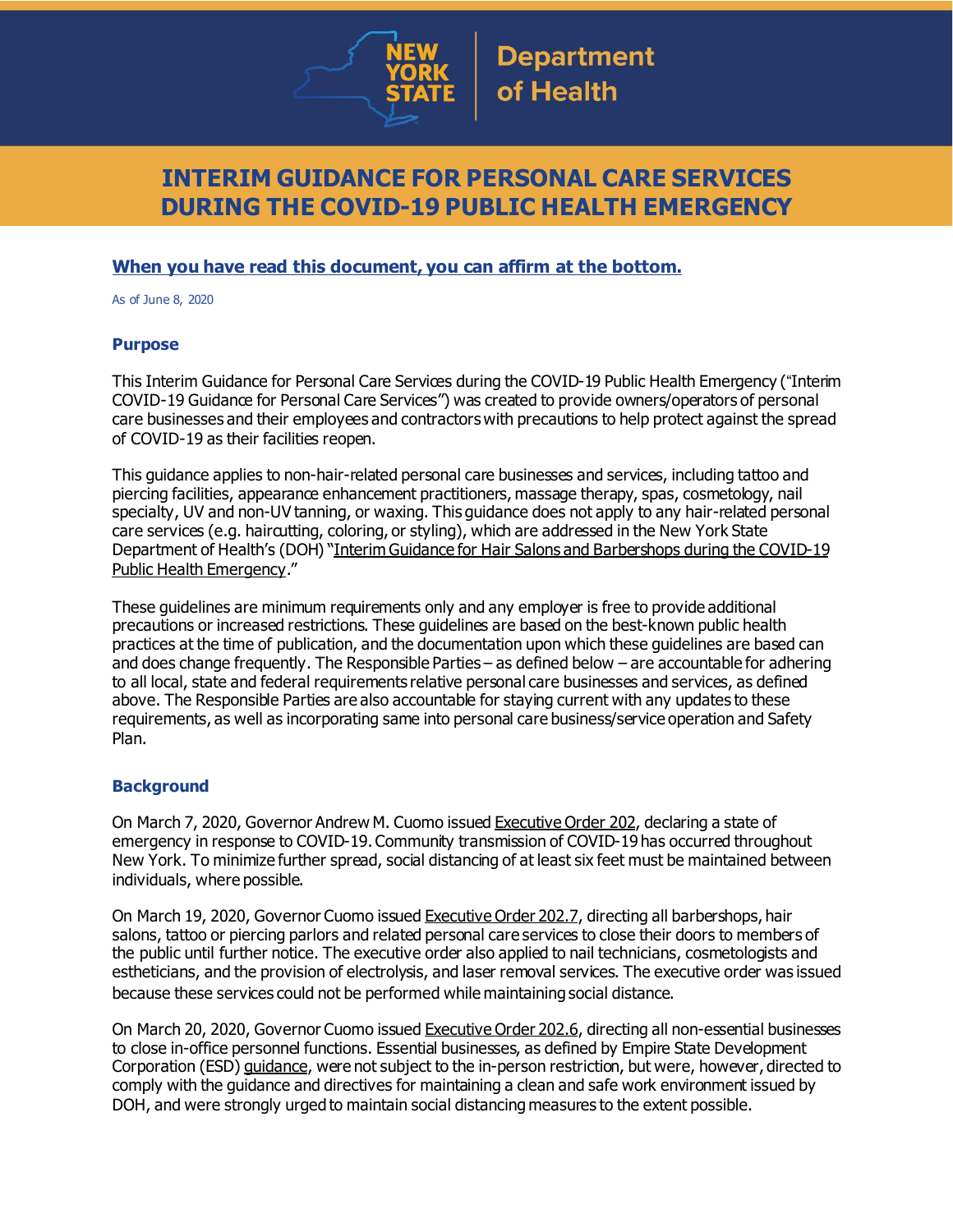On April 12, 2020, Governor Cuomo issued [Executive](https://www.governor.ny.gov/news/no-20216-continuing-temporary-suspension-and-modification-laws-relating-disaster-emergency) Order 202.16, directing essential businesses to provide employees, who are present in the workplace, with a face covering, at no-cost, that must be used when in direct contact with customers or members of the public during the course of their work. On April 15, 2020, Governor Cuomo issued [Executive](https://www.governor.ny.gov/news/no-20217-continuing-temporary-suspension-and-modification-laws-relating-disaster-emergency) Order 202.17, directing that any individual who is over age two and able to medically tolerate a face-covering must cover their nose and mouth with a mask or cloth face-coveringwhen in a public place and unable to maintain, or when not maintaining, social distance. On April 16, 2020, Governor Cuomo issued [Executive](https://www.governor.ny.gov/news/no-20218-continuing-temporary-suspension-and-modification-laws-relating-disaster-emergency) Order 202.18, directing that everyone using public or private transportation carriers or other for-hire vehicles, who is over age two and able to medically tolerate a face covering, must wear a mask or face covering over the nose and mouth during any such trip. It also directed any operators or drivers of public or private transport to wear a face covering or mask which covers the nose and mouth while there are any passengers in such a vehicle. On May 29, 2020, Governor Cuomo issued [Executive](https://www.governor.ny.gov/news/no-20234-continuing-temporary-suspension-and-modification-laws-relating-disaster-emergency) Order 202.34, authorizing business operators/owners with the discretion to deny admittance to individuals who fail to comply with the face covering or mask requirements.

On April 26, 2020, Governor Cuomo [announced](https://www.governor.ny.gov/news/amid-ongoing-covid-19-pandemic-governor-cuomo-outlines-phased-plan-re-open-new-york-starting) a phased approach to reopen industries and businesses in New York in phases based upon a data-driven, regional analysis. On May 4, 2020, the Governor [provided](https://www.governor.ny.gov/news/amid-ongoing-covid-19-pandemic-governor-cuomo-outlines-additional-guidelines-when-regions-can) that the regional analysis would consider several public health factors, including new COVID-19 infections, as well as health care system, diagnostic testing, and contact tracing capacity. On May 11, 2020, Governor Cuomo [announced](https://www.governor.ny.gov/news/amid-ongoing-covid-19-pandemic-governor-cuomo-announces-three-regions-new-york-state-ready) that the first phase of reopening would begin on May 15, 2020 in several regions of New York, based upon available regional metrics and indicators. On May 29, 2020, Governor Cuomo [announced](https://www.governor.ny.gov/news/governor-cuomo-announces-new-york-city-enter-phase-1-reopening-june-8-and-five-regions-enter) that the second phase of reopening would begin in several regions of the state, and announced the use of a new early warning dashboard that aggregates the state's expansive data collection efforts for New Yorkers, government officials, and experts to monitor and review how the virus is being contained to ensure a safe reopening.

When regions are permitted to enter Phase 3 of the State's reopening, personal care businesses and services will be permitted to reopen in accordance with these guidelines.

In addition to the following standards, businesses must continue to comply with the guidance and directives for maintaining clean and safe work environments issued by DOH.

Please note that where guidance in this document differs from other guidance documents issued by New York State, the more recent guidance shall apply.

#### **Standards for Responsible Personal Care Services in New York State**

Personal care businesses cannot operate, and personal care services cannot be provided, without meeting the following minimum State standards, as well as applicable federal requirements, including but not limited to such minimum standards of the Americans with Disabilities Act (ADA), Centers for Disease Control and Prevention (CDC), Environmental Protection Agency (EPA), and United States Department of Labor's Occupational Safety and Health Administration (OSHA).

The State standards contained within this guidance apply to all personal care businesses and services in operation during the COVID-19 public health emergency until rescinded or amended by the State. The owner/operator of the personal care business, or another party as may be designated by the owner/operator (in either case, "the Responsible Parties"), shall be responsible for meeting these standards.

Personal care business owners are reminded to follow existing health and sanitary standards except where this document provides a stricter standard, in which case this document controls. Certain existing



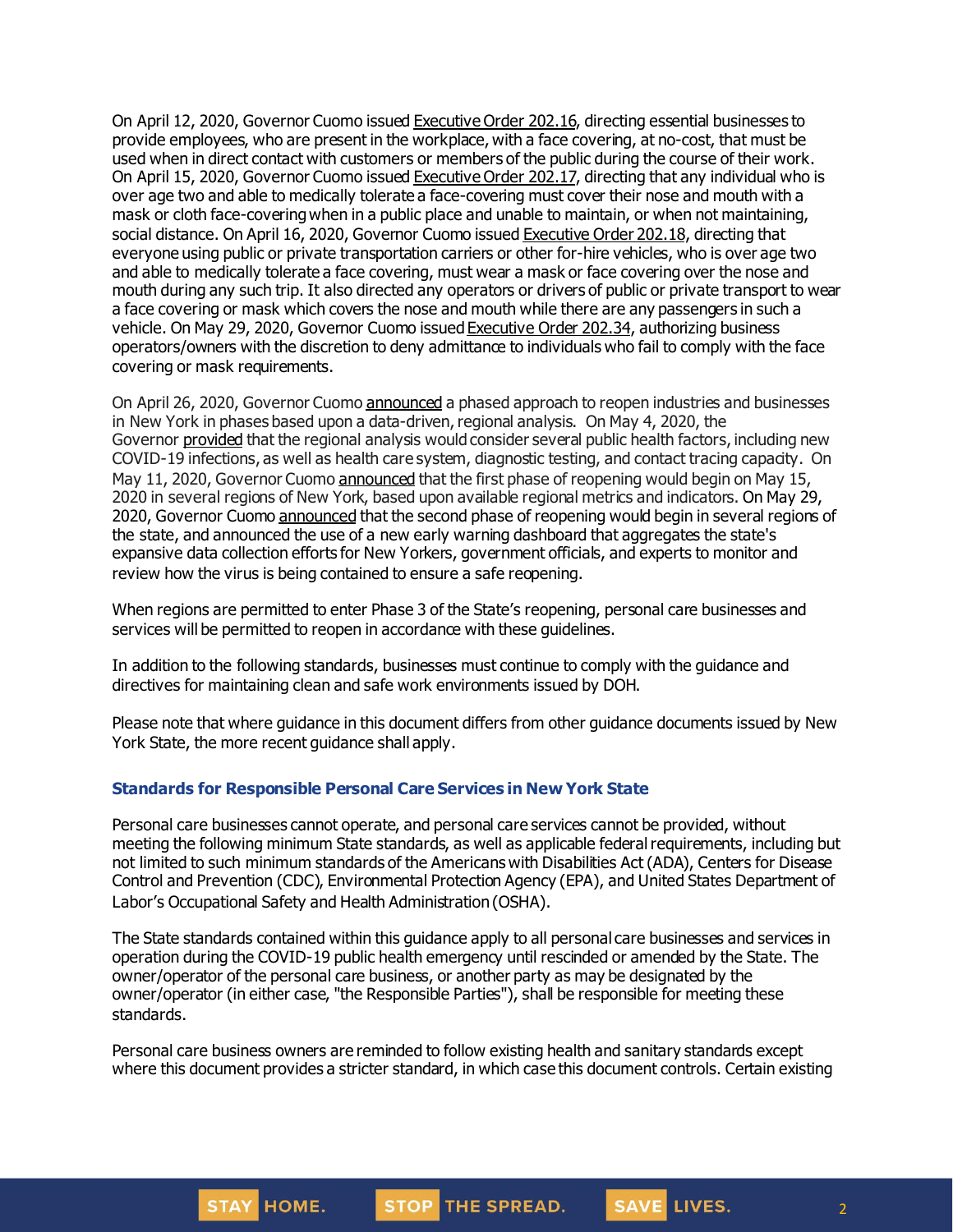standards relating to personal care services are available on the Department of State's (DOS) [website](https://www.dos.ny.gov/licensing/). Additional standards can be found on the DOH website (e.g. [tattooing](https://health.ny.gov/community/body_art/) and body art, indoor [tanning\)](https://health.ny.gov/environmental/indoors/tanning/).

The following guidance is organized around three distinct categories: people, places, and processes.

# **I. PEOPLE**

### **A. Physical Distancing**

- Responsible Parties must ensure that the workforce and customer presence in any personal care facility is limited to no more than 50% of the maximum occupancy for a particular area as set by the certificate of occupancy, inclusive of customers, who must maintain six feet of separation from others, except during the service, and, in all cases, must only be permitted entry into the facility if they wear an acceptable face covering; provided, however, that the customer is over the age of two and able to medically tolerate such a covering; and;
- Responsible Parties must ensure a distance of at least six feet is maintained among employees and customers at all times, unless safety or the core activity requires a shorter distance (e.g. performing a tattoo or piercing, providing a massage, performing a manicure or pedicure, operating appointments desk or cash registers). Employees must wear face coverings any time they interact with customers (e.g. performing a service, ringing up a purchase, wrapping an item to hand off) and any time that employees must come within six feet of another person. Employees must be prepared to don a face covering if another person unexpectedly comes within six feet
	- $\circ$  Acceptable face coverings for COVID-19 include but are not limited to cloth-based face coverings and disposable masks that cover both the mouth and nose.
	- $\circ$  However, cloth, disposable, or other homemade face coverings are not acceptable face coverings for workplace activities that typically require a higher degree of protection for personal protective equipment (PPE) due to the nature of the work. For those activities, N95 respirators or other PPE used under existing industry standards should continue to be used, as is defined in accordance with OSHA guidelines.
- Responsible Parties may modify the use and/or restrict the number of work stations and employee seating areas, so that workers are at least six feet apart in all directions (e.g. side-to-side and when facing one another) and are not sharing workstations without cleaning and disinfection between use.
	- $\circ$  Responsible Parties must ensure that customer seating allows customers to maintain a six-foot distance from all others except for the employee providing service (e.g. tattoo and piercing workstations, massage tables, or salon workstations must be six feet apart from one another), unless a physical barrier is installed between workstations.
		- **Installing physical barriers should be considered, where possible, to divide employee** workstations (e.g. between tattoo/piercing workstations, massage tables, or salon workstations) and in accordance with OSHA [standards](https://www.osha.gov/Publications/OSHA3990.pdf).
		- **Physical barrier options may include: strip curtains, plexiglass or similar materials, or other** impermeable dividers or partitions that can be cleaned and disinfected.
- Responsible Parties must ensure that employees at appointment desks or cash registers maintain six feet from other employees and customers, unless there is a physical barrier (e.g. plexiglass) between the employee and other employees and/or customers, or the employee is wearing a face covering;

STOP THE SPREAD.

STAY HOME.

SAVE LIVES.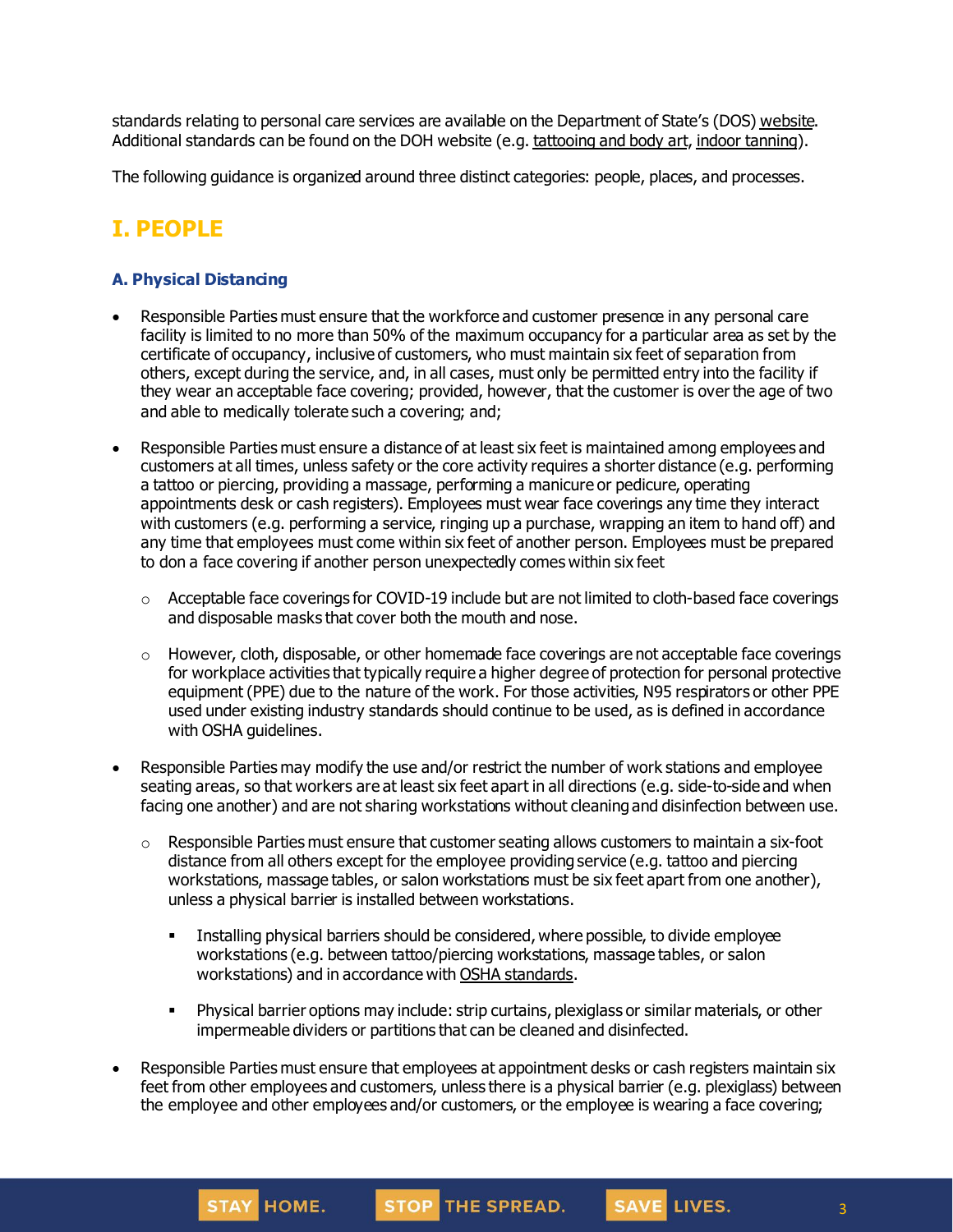however, even with a physical barrier, employees must wear a face covering any time they interact with a customer (e.g. ringing up a purchase)

- Responsible Parties should prohibit the use of small spaces (e.g. behind cash registers, elevators, stock rooms) by more than one individual at a time, unless all individuals in such spaces at the same time are wearing acceptable face coverings. However, occupancy must never exceed 50% of the maximum capacity of the space, unless it is designed for use by a single occupant. Responsible Parties should increase ventilation with outdoor air to the greatest extent possible (e.g. opening windows, leaving doors open), while maintaining safety protocols.
- Responsible Parties should encourage the use of touchless payment options or pay ahead, when available. Minimize handling cash, credit cards, reward cards, and mobile devices, where possible (e.g. consider allowing customers to tip via electronic payment rather than with cash, consider a tip envelope that is only handled once a day).
- Responsible Parties should put in place measures to reduce bi-directional foot traffic using tape or signs with arrows in narrow aisles, hallways, or spaces, and post signage and distance markers denoting spaces of six feet in all commonly used areas and any areas in which lines are commonly formed or people may congregate (e.g. in front of appointment desks/cash register areas, health screening stations, breakrooms).
	- $\circ$  Where possible, position markers or barriers to encourage one directional traffic and six feet of spacing.
- Responsible Parties may consider implementing a "by appointment only" policy to limit walk-in customers and congregation.
- Responsible Parties must close waiting rooms and lines should be avoided to the extent possible. Customers that make appointments in advance should be asked to wait in cars or outside the location at least six feet away until their appointment time. Likewise, if Responsible Parties cannot provide service to walk-in customers right away, such customers should be given an appointment time and also asked to wait in cars or outside the location at least six feet away until their appointment time.
	- $\circ$  Tattoo and piercing parlors should consider posting designs online or in the window in order to minimize the amount of time that customers spend in the business to the extent possible.
	- $\circ$  Nail specialty facilities should ensure that nail polish bottles or other shared items are removed or secured to prevent handling by multiple customers.
- Responsible Parties must post signs inside and outside of the personal care facility, consistent with DOH COVID-19 signage. Responsible Parties can develop their own customized signage specific to their workplace or setting, provided that such signage is consistent with the Department's signage. Signage should be used to remind employees and customers to:
	- $\circ$  Cover their nose and mouth with a face covering.
	- o Properly store and, when necessary, discard PPE.
	- o Adhere to physical distancing instructions.
	- o Report symptoms of or exposure to COVID-19, and how they should do so.
	- o Follow hand hygiene and cleaning and disinfection guidelines.

4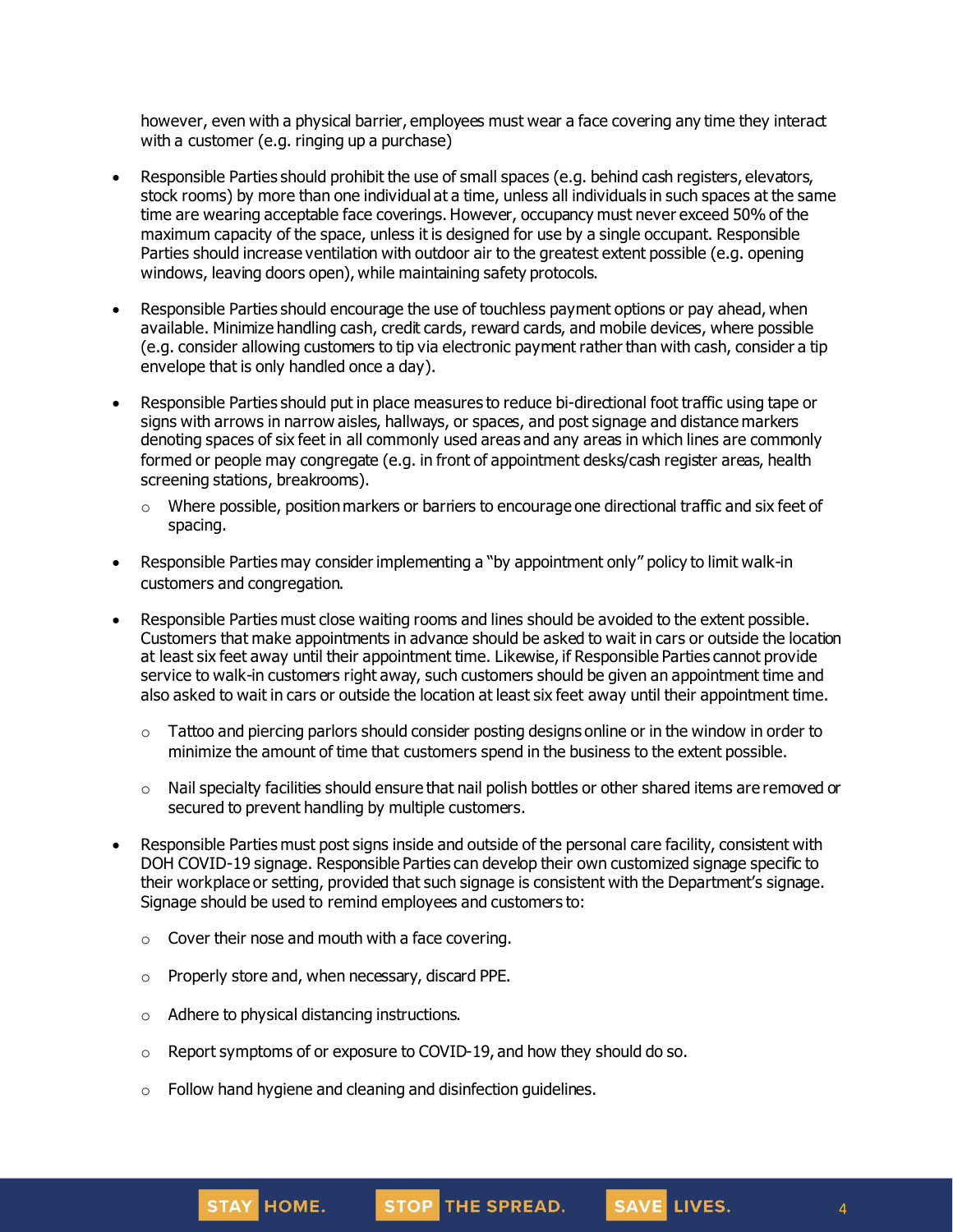$\circ$  Follow appropriate respiratory hygiene and cough etiquette.

### **B. Gatherings in Enclosed Spaces**

- Responsible Parties must limit in-person employee gatherings (e.g. employee meetings, in break rooms, stock rooms) to the greatest extent possible and use other methods such as video or teleconferencing whenever possible, per CDC guidance "Interim Guidance for [Businesses](https://www.cdc.gov/coronavirus/2019-ncov/community/guidance-business-response.html) and Employers to Plan and Respond to [Coronavirus](https://www.cdc.gov/coronavirus/2019-ncov/community/guidance-business-response.html) Disease 2019 (COVID-19)". When videoconferencing or teleconferencing is not possible, Responsible Parties should hold meetings in open, well-ventilated spaces and ensure that individuals maintain six feet of social distance between one another (e.g. if there are chairs, leave space between chairs, have employees sit in alternating chairs).
- Responsible Parties should consider electronic alternatives to in-person appointments where appropriate for visits such as aftercare follow-up, troubleshooting, or other consultations.
- Responsible Parties must put in place practices for adequate social distancing in small areas, such as restrooms and breakrooms, and should develop signage and systems (e.g. flagging when occupied) to restrict occupancy when social distancing cannot be maintained in such areas.
- Responsible Parties should stagger schedules for employees to observe social distancing (i.e., six feet of space) for any gathering (e.g. while taking breaks or lunches).

### **C. Workplace Activity**

- Responsible Parties are prohibited from offering personal care services that may require customers to remove face coverings (e.g. face massage, facials, face waxing around lip or nose areas, face tattoos, facial makeup, cosmetic lip tattooing, or lip or nose piercings).
- All personal care facilities must ensure compliance with appropriate OSHA quidance on preparing workplaces for COVID-19.
- For tattoo and piercing facilities:
	- $\circ$  Responsible Parties must ensure that staff remove needles from sealed packages before every customer procedure. Any pigment, trays, forceps/clamps, receiving tubes, body jewelry, or containers should also be clean and previously unused. Any stencils or razors must also be clean, previously unused, and discarded immediately after use. Tattoo machines should be covered in plastic and/or cleaned between each customer procedure. Single use tubes and grips are encouraged, if using reusable be sure to follow manufacturer specification on autoclaving and disinfection.
	- $\circ$  Responsible Parties should consider limiting customer contact with retail products before purchase, particularly body jewelry.
	- $\circ$  Responsible Parties must follow standard NYSDOH, OSHA and CDC quidelines for health and safety.
- For salons offering nail specialty and waxing services:
	- $\circ$  Responsible Parties must ensure that manicure and pedicure baths and bowls are appropriately cleaned and disinfected between each use. If the bath has jets than it must be drained and flushed according to manufacturer specifications. They must be thoroughly washed, cleaned, and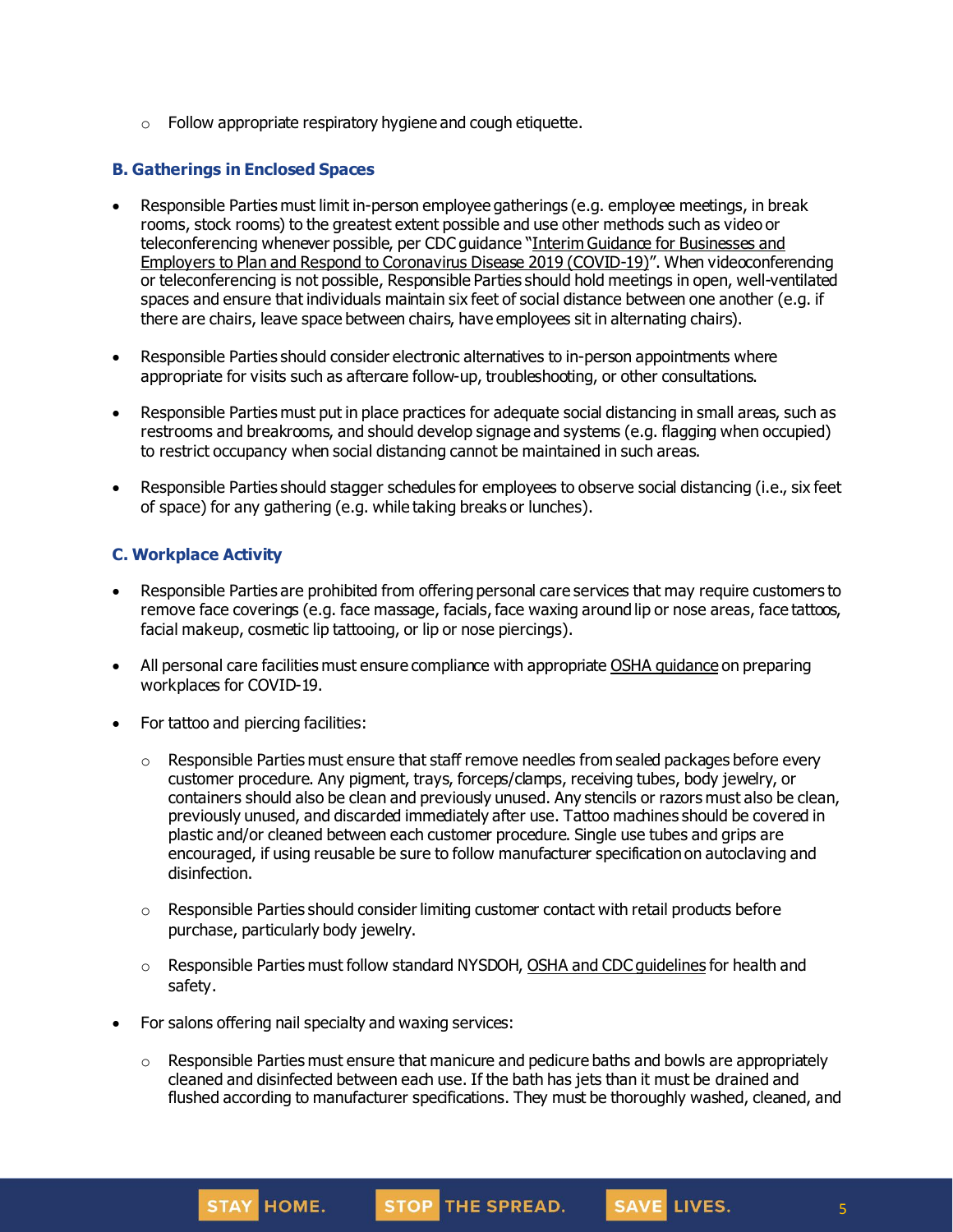disinfected with EPA-approved solution. Responsible Parties may consider waterless manicures and pedicures or consider the use of disposable plastic liners in pedicure baths.

- $\circ$  Responsible Parties must ensure that hand/foot drying tables are appropriately cleaned and disinfected after each customer.
- $\circ$  Responsible Parties must ensure that all wax containers are replaced or cleaned and disinfected between each customer, consider decanting wax into clean single-use containers that are discarded after each customer. If wax is dispensed from a multi-use container, Responsible Parties must ensure that there is no double dipping of applicators.
- $\circ$  Responsible Parties should discourage the use of "tester" products or color samples unless singeuse, discourage use of hands (unless clean gloves are applied before handling and removed and discarded and hand hygiene performed after removing gloves) for mixing or sampling products, and ensure use of clean spatula for every customer. Encourage use of disposable brushes wherever possible.
- $\circ$  Responsible Parties must ensure each new customer receives all new or cleaned and disinfected implements such as towels, finger bowls, spatulas.
- $\circ$  Responsible Parties must follow OSHA recommendations for health and safety in salons offering non-hair services as well as the hygiene and sanitation requirements of [Article](https://www.dos.ny.gov/licensing/lawbooks/APP-ENH.pdf) 27 of the General Business Law, 19 NYCRR 160.19, 160.20, 160.21, 160.22 and 160.24.
- $\circ$  Responsible Parties must follow OSHA recommendations for health and safety in barbershops as well as the hygiene and sanitation requirements of [Article](https://www.dos.ny.gov/licensing/lawbooks/barber.pdf) 28 of the General Business Law as well as the requirements imposed by the State Sanitary Code; available [here](https://www.dos.ny.gov/licensing/barber/pdf/SanitaryCodeSign01.pdf). Barbershops operating within the City of New York must follow the hygiene and sanitation requirements issued by the New York City Department of Health; available [here](https://www1.nyc.gov/assets/doh/downloads/pdf/about/healthcode/health-code-article163.pdf).
- For massage therapy and spa facilities:
	- $\circ$  Responsible Parties must provide accommodations for clean and disinfected face coverings during massage in prone position (e.g. cotton pillowcase draped in face cradle) or avoid such positions altogether. Employees may perform massages on customers in prone positions if the employee is equipped with both a face covering and face shield or eye protection. Ensure that customers don face covering when switching from prone to side or supine position.
	- $\circ$  Responsible Parties must ensure that all linens are changed between clients, stored in lidded hampers, and laundered appropriately before reuse.
	- $\circ$  Responsible Parties must close saunas, steam rooms, or any other services that take place in enclosed spaces where it is inherently difficult to maintain social distancing and/or unsafe to wear an appropriate face covering.
	- o Responsible Parties must clean and disinfect all tanning beds and booths between each use.
	- $\circ$  Responsible Parties should encourage the use of single-use tanning supplies such as eyeprotection, hair caps, foot protection, and lip balm.
- Responsible Parties should ensure that appropriate ventilation is provided for all side rooms to increase air circulation. Refer to CDC [guidance](https://www.cdc.gov/coronavirus/2019-ncov/community/guidance-business-response.html) on ventilation best practices.

SAVE LIVES.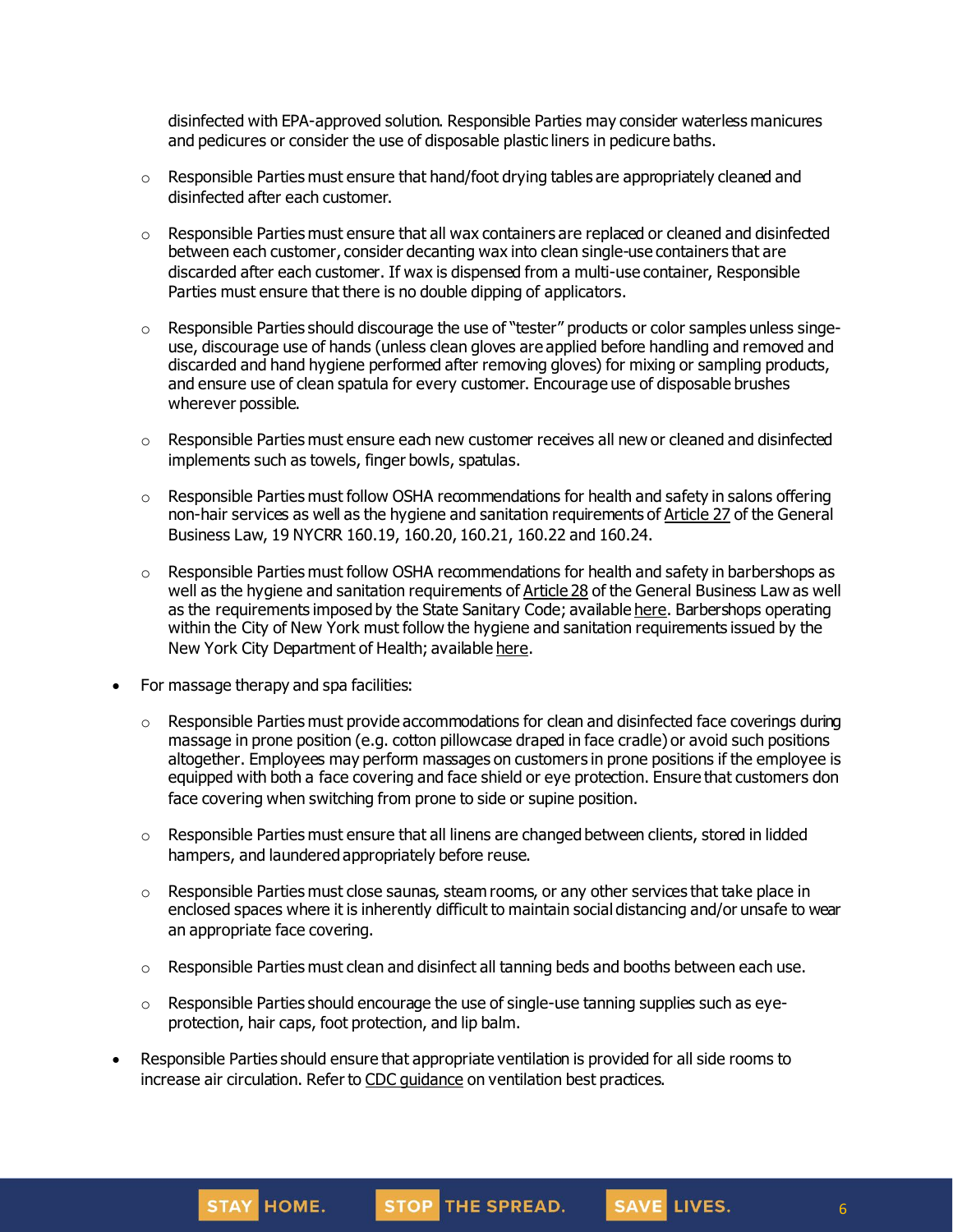- Responsible Parties are also discouraged from allowing spray bottles in the facility to minimize the generation of potentially contagious aerosols when applying product or services to customers.
- Responsible Parties should consider covering workstations and chairs in disposable coverings and replacing with new unused coverings before each new customer procedure or service.
- Responsible Parties must take measures to reduce interpersonal contact and congregation, through methods such as:
	- $\circ$  limiting in-person presence to only those staff who are necessary to be on site;
	- o adjusting workplace hours;
	- $\circ$  reducing on-site workforce to accommodate social distancing quidelines;
	- $\circ$  shifting design (e.g. A/B teams, staggered arrival/departure times); and/or
	- $\circ$  batching activities, where possible, so employees can adhere to social distancing and reduce the number of hands touching at the same time (e.g. stocking shelves).
	- $\circ$  Responsible Parties should adjust business hours as necessary to enable enhanced cleaning and disinfection procedures.
- Responsible Parties should adjust business hours as necessary to reduce density and enable enhanced cleaning and disinfection procedures.

### **D. Movement and Commerce**

- Responsible Parties should prohibit non-essential visitors at personal care facilities, where possible.
- Responsible Parties must monitor and control the flow of traffic into the establishment to ensure adherence to maximum capacity requirements.
- Responsible Parties must establish designated areas for pickups and deliveries, limiting contact to the extent possible.
- Responsible Parties should provide clearly designated separate entrances and exits, where possible.
- For merchandise deliveries, Responsible Parties should implement a touchless delivery system whereby drivers stay in the cab of the vehicle while delivery takes place or, where not practicable, Responsible Parties must provide acceptable PPE appropriate to the anticipated activities that includes, at a minimum, a cloth face covering to delivery workers at no cost for the duration of the delivery process.
- Responsible Parties must ensure employees practice hand hygiene before and after transferring a load (e.g. from a delivery driver) of merchandise (e.g. perform hand hygiene before starting to load items; and once again after all items have been loaded, finish by performing hand hygiene again).
- Responsible Parties must close amenities, where applicable, including:
	- o self-serve bars;
	- o water fountains;
	- o magazine areas.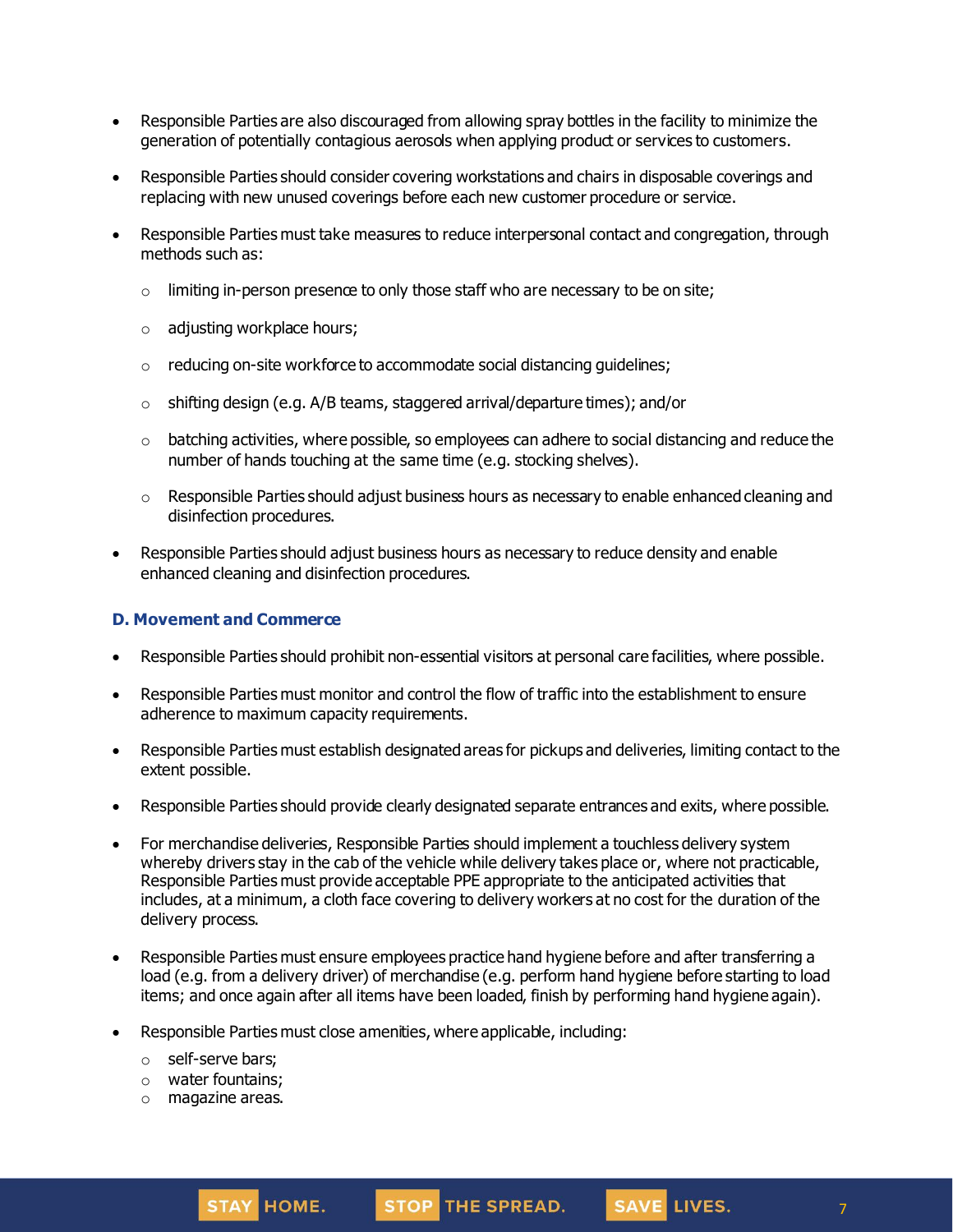- Responsible Parties must abide by any applicable DOH guidance governing cafes and dining/beverage service areas.
- Responsible Parties should consider eliminating or relaxing cancellation fees, in order to encourage customers to stay home if they become sick.

# **II. PLACES**

### **A. Protective Equipment**

- Responsible Parties must ensure that all employees wear appropriate PPE, including at a minimum a face covering that completely covers the nose and mouth, and a face shield or safety goggles when providing service directly to/on customers. Employees must wear face coverings any time they interact with customers, even if they are more than six feet apart. Responsible Parties should also consider requiring employees to wear disposable gloves where appropriate for the core activity.
- Responsible Parties must require employees to wear clean smocks or gowns.
- For tattoo and piercing facilities:
	- o Responsible Parties must ensure that all employees wear PPE including, at a minimum, a surgical mask that completely covers the nose and mouth, eye protection (goggles and/or face shield), and disposable gloves when providing service directly to/on customers. Employees must perform appropriate hand hygiene before donning and after doffing PPE.
- Responsible Parties must ensure all customers wear masks or cloth face coverings that completely cover the nose and mouth, unless the customer is under the age of two or is medically unable to tolerate such a face covering; or unless the provider is wearing BOTH an appropriate face covering, and face shield or eye protection for the duration of the service. Responsible Parties are prohibited from requesting or requiring medical or other documentation from a customer who declines to wear a face covering due to a medical or other health condition that prevents such usage.
	- o Per Executive Order 202.34, Responsible Parties may deny admittance to individuals who fail to wear face coverings.
- In addition to necessary PPE as required for certain workplace activities, Responsible Parties must procure, fashion, or otherwise obtain acceptable face coverings and provide such coverings to employees while at work at no cost to the employee. Responsible Parties should have an adequate supply of face coverings, masks and other required PPE on hand should an employee need a replacement, or an essential visitor be in need. Business owners providing nail services are required to provide additional PPE for employees as provided by 19 NYCRR 16011(c).
- Face coverings must be cleaned and disinfected or replaced after use and may not be shared. Please consult CDC [guidance](https://www.cdc.gov/coronavirus/2019-ncov/community/guidance-business-response.html) for additional information on face coverings and other types of PPE, as well as instructions on use and cleaning.
	- $\circ$  Note that cloth face coverings or disposable masks shall not be considered acceptable face coverings for workplace activities that impose a higher degree of protection for face covering requirements. For example, if N95 respirators are traditionally required for activities, a cloth or homemade mask would not suffice. OSHA standards for such safety equipment must be adhered to.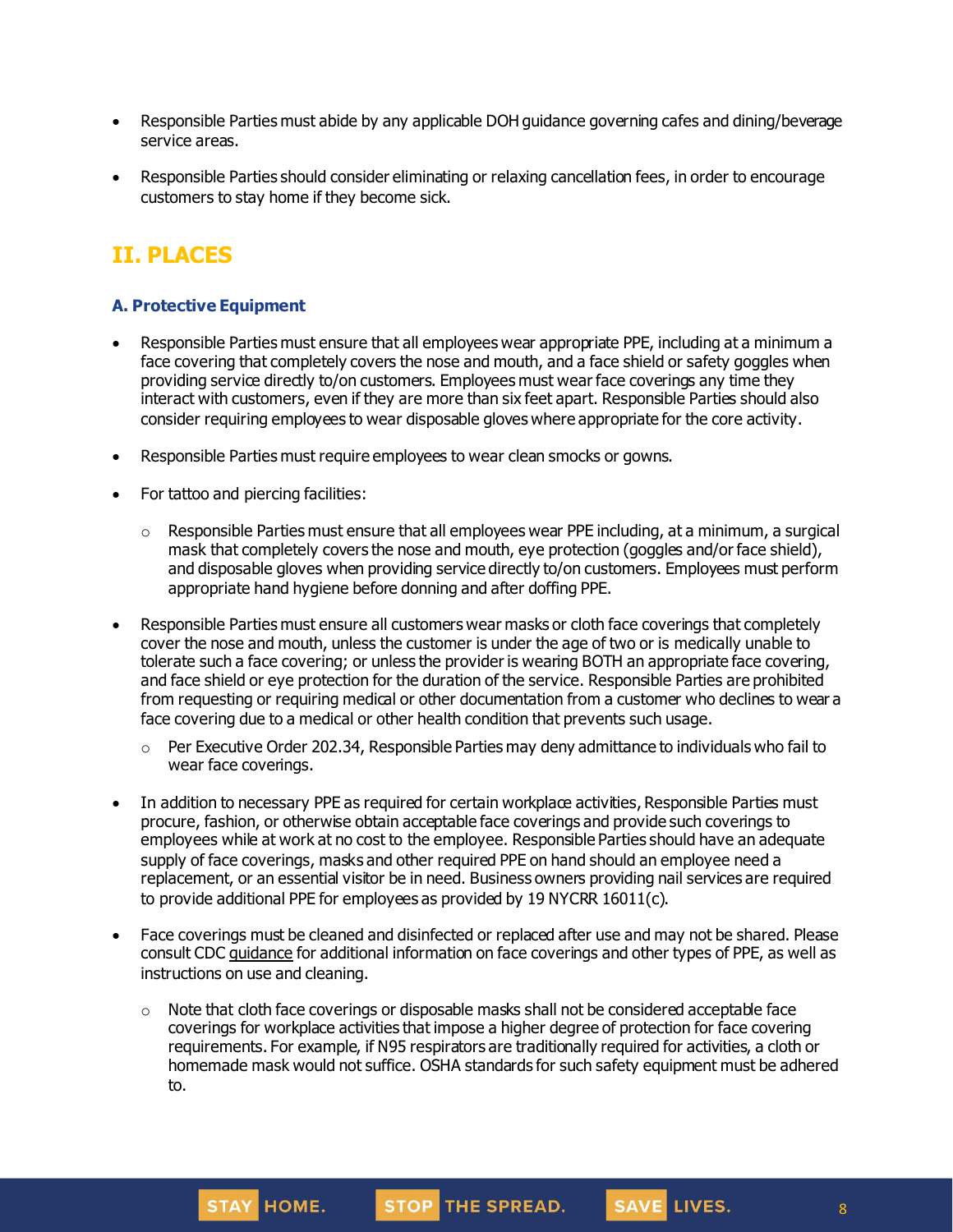- Responsible Parties must allow employees to use their own acceptable face coverings but cannot require employees to supply their own face coverings. Further, this guidance shall not prevent employees from wearing their personally owned additional protective coverings (e.g. surgical masks, N95 respirators, or face shields), or if the Responsible Parties otherwise requires employees to wear more protective PPE due to the nature of their work. Employers should comply with all applicable OSHA guidelines.
- Responsible Parties must put in place measures to limit the sharing of objects (e.g. tattoo machines, oils, lubricants, brushes, nail files, clippers), as well as the touching of shared surfaces; or, require workers to wear gloves (trade-appropriate or medical) when in contact with shared objects or frequently touched surfaces; or, require workers to perform hand hygiene before and after contact.
	- $\circ$  If shared, equipment must be cleaned and disinfected between uses.
- Responsible Parties must train workers on how to adequately put on, take off, clean (as applicable), and discard PPE, including but not limited to, appropriate face coverings. Refer to CDC [guidance](https://www.cdc.gov/hai/pdfs/ppe/PPE-Sequence.pdf) on appropriate donning and doffing techniques.

### **B. Hygiene, Cleaning, and Disinfection**

- Responsible Parties must ensure adherence to hygiene and cleaning and disinfection requirements as advised by the CDC and DOH, including "Guidance for Cleaning and [Disinfection](https://coronavirus.health.ny.gov/system/files/documents/2020/03/cleaning_guidance_general_building.pdf) of Public and Private Facilities for [COVID-19](https://coronavirus.health.ny.gov/system/files/documents/2020/03/cleaning_guidance_general_building.pdf)," and the "STOP THE [SPREAD](https://coronavirus.health.ny.gov/system/files/documents/2020/04/13067_coronavirus_protectyourself_poster_042020.pdf)" poster, as applicable. Responsible Parties must maintain cleaning logs that include the date, time, and scope of cleaning and disinfection.
- Responsible Parties must provide and maintain hand hygiene stations on site, as follows:
	- o For handwashing: soap, running warm water, and disposable paper towels.
	- $\circ$  For sanitizer: an alcohol-based hand sanitizer containing at least 60% alcohol for areas where handwashing facilities may not be available or practical.
	- $\circ$  Responsible Parties must place hand sanitizer throughout the personal care facility for use by employees and customers.
	- $\circ$  Responsible Parties must require that employees practice hand hygiene by washing hands for 20 seconds with soap and water or use of an alcohol-based hand sanitizer before and after providing services to each customer.
- Responsible Parties should place signage near hand sanitizer stations indicating that visibly soiled hands should be washed with soap and water; hand sanitizer is not effective on visibly soiled hands.
- Responsible Parties should place receptacles around the facility for disposal of soiled items, including PPE.
- Responsible Parties must provide appropriate cleaning and disinfection supplies for shared and frequently touched surfaces and encourage employees to use these supplies before and after use of these surfaces, followed by hand hygiene.
- Responsible Parties must conduct regular cleaning and disinfection of the personal care facility and more frequent cleaning and disinfection for high risk areas used by many individuals and for frequently touched surfaces. Cleaning and disinfection must be rigorous and ongoing and should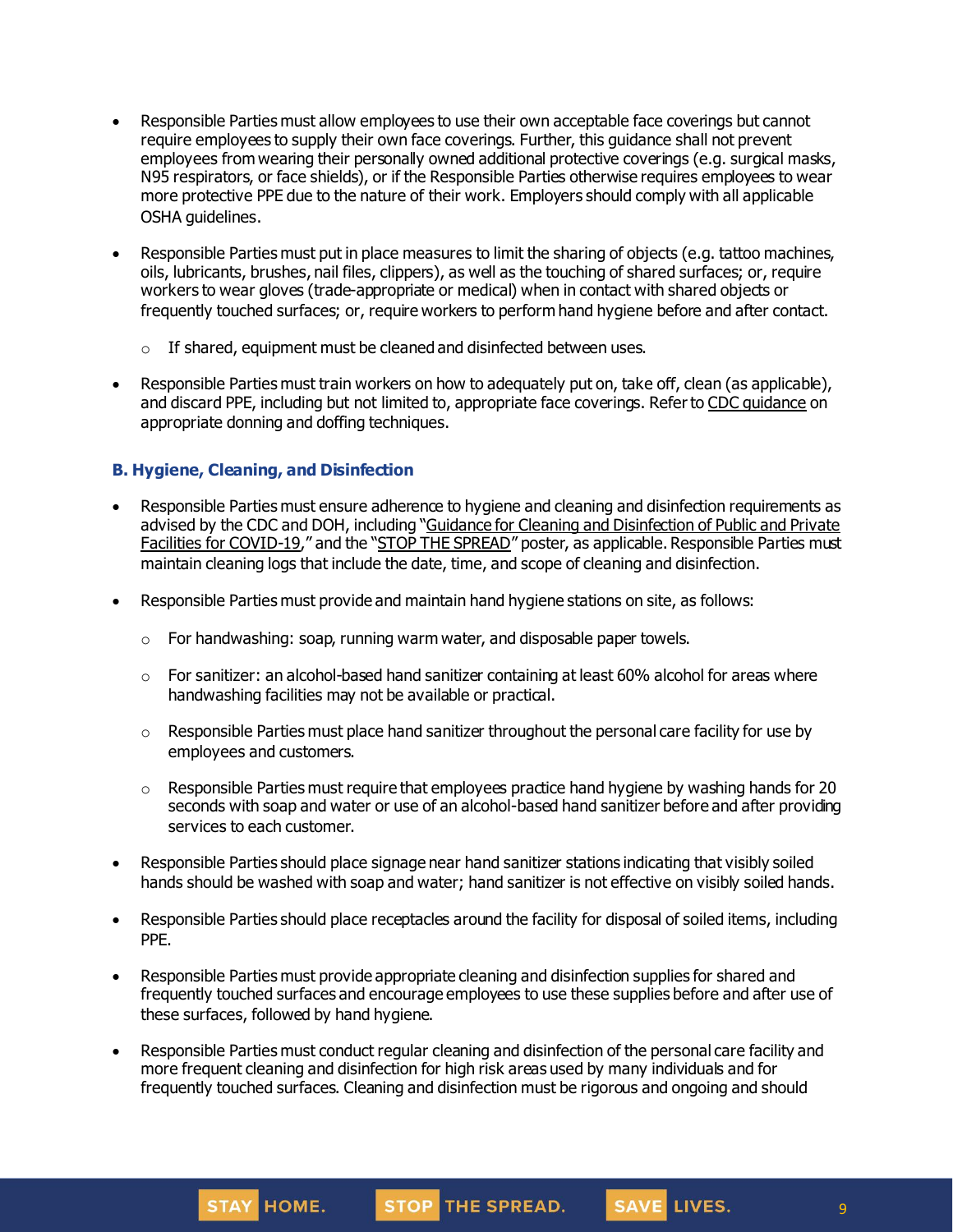occur at least after each shift, daily, or more frequently as needed. Please refer to DOH's "[Interim](https://coronavirus.health.ny.gov/system/files/documents/2020/03/cleaning_guidance_general_building.pdf) Guidance for Cleaning and [Disinfection](https://coronavirus.health.ny.gov/system/files/documents/2020/03/cleaning_guidance_general_building.pdf) of Public and Private Facilities for COVID-19" for detailed instructions on how to clean facilities. Tanning facilities may refer to DOH [guidelines](https://health.ny.gov/regulations/nycrr/title_10/part_72/subpart_72-1.htm) when choosing appropriate disinfectant.

- $\circ$  Responsible Parties must ensure that all non-disposable implements (e.g. piercing guns, forceps/clamps, metal implements) are appropriately cleaned and disinfected after each use.
- $\circ$  Responsible Parties must ensure regular cleaning and disinfecting of restrooms. Restrooms should be cleaned and disinfected more often depending on frequency of use.
	- **EXECT** Responsible Parties must ensure distancing rules are adhered to by reducing restroom capacity where feasible.
- o Responsible Parties must ensure that work station equipment is regularly cleaned and disinfected using registered disinfectants, including at least as often as between each customer. Refer to the Department of Environmental Conservation (DEC) list of [products](http://www.dec.ny.gov/docs/materials_minerals_pdf/covid19.pdf) registered in New York State identified by the EPA as effective against COVID-19.
- $\circ$  If cleaning or disinfection products or the act of cleaning and disinfecting causes safety hazards or degrades the material or equipment, Responsible Parties must put in place hand hygiene stations between use and/or supply disposable gloves and/or limitations on the number of employees using such equipment.
- Responsible Parties must leave time between appointments for full workstation cleaning and disinfection (e.g. 15 minutes).
- Responsible Parties must provide for the cleaning and disinfection of exposed areas in the event of a positive case of COVID-19 of an employee or customer, with such cleaning and disinfection to include, at a minimum, all heavy transit areas and high-touch surfaces (e.g. tables, handrails, bathrooms, door knobs).
- CDC guidelines on "Cleaning and [Disinfecting](https://www.cdc.gov/coronavirus/2019-ncov/community/disinfecting-building-facility.html) Your Facility" if someone is suspected or confirmed to have COVID-19 infection are as follows:
	- $\circ$  Close off areas used by the person who is sick.
		- Responsible Parties do not necessarily need to close operations, if they can close off the affected areas.
	- $\circ$  Open outside doors and windows to increase air circulation in the area.
	- $\circ$  Wait 24 hours before you clean or disinfect. If 24 hours is not feasible, wait as long as possible.
	- $\circ$  Clean and disinfect all areas used by the person who is sick, such as offices, bathrooms, common areas, and shared equipment.
	- $\circ$  Once the area has been appropriately cleaned and disinfected, it can be opened for use.
		- **Employees and visitors without close or proximate contact with the person suspected or** confirmed to have COVID-19 can return to the work area immediately after cleaning and disinfection.
		- Refer to DOH's "Interim Guidance for Public and Private [Employees](https://coronavirus.health.ny.gov/system/files/documents/2020/06/doh_covid19_publicprivateemployeereturntowork_053120.pdf) Returning to Work Following [COVID-19](https://coronavirus.health.ny.gov/system/files/documents/2020/06/doh_covid19_publicprivateemployeereturntowork_053120.pdf) Infection or Exposure" for information on "close or proximate" contacts.

SAVE LIVES.

10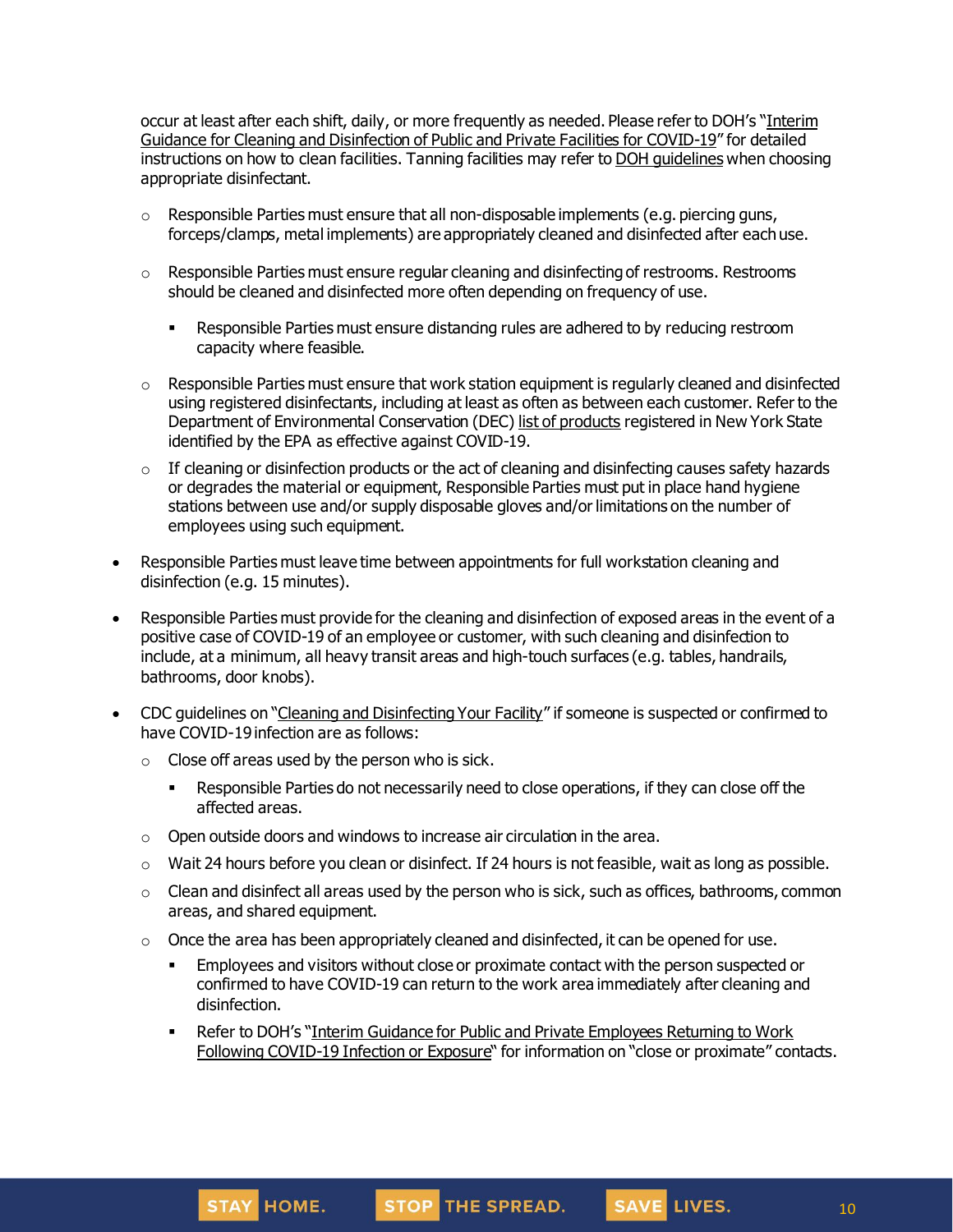- $\circ$  If more than seven days have passed since the person who is sick visited or used the facility, additional cleaning and disinfection is not necessary, but routine cleaning and disinfection should continue.
- For activities involving the handling of shared objects (e.g. payment devices), areas, and/or surfaces (e.g. doors), Responsible Parties must ensure that such areas and objects are cleaned and disinfected daily, at a minimum.
- Responsible Parties must ensure workstations (e.g. chairs, headrest, work surfaces, massage tables) are cleaned and disinfected between customers.
- Responsible Parties must prohibit shared food and beverages (e.g. buffet style meals), encourage bringing lunch from home, and reserve adequate space for employees to observe social distancing while eating meals.

### **C. Phased Reopening**

• Responsible Parties are encouraged to phase-in reopening activities so as to allow for operational issues to be resolved before production or work activities return to normal levels. Responsible Parties should consider limiting the number of employees, hours, and number of customers available to be served when first reopening so as to provide operations with the ability to adjust to the changes.

#### **D. Communications Plan**

- Responsible Parties must affirm that they have reviewed and understand the state-issued industry guidelines, and that they will implement them.
- Responsible Parties should develop a communications plan for employees, visitors, and customers that includes applicable instructions, training, signage, and a consistent means to provide employees with information. Responsible Parties may consider developing webpages, text and email groups, and social media.
- Responsible Parties should encourage customers to adhere to CDC and DOH guidance regarding the use of PPE, specifically face coverings, through verbal communication and signage.
- Responsible Parties should post signage inside and outside of the personal care facility to remind personnel and customers to adhere to proper hygiene, social distancing rules, appropriate use of PPE, and cleaning and disinfection protocols.

## **III. PROCESSES**

### **A. Screening and Testing**

**STAY HOME.** 

Responsible Parties are strongly encouraged to ensure that employees performing services directly on or to customers have been tested for COVID-19 through a diagnostic test, priorto the employee performing such services. Employees shall be tested every 14 days, so long as the region in which the personal care workplace is located remains in Phase 3 of the State's reopening. Customers are strongly encouraged to inquire with the employee providing services directly on or to them about whether the employee has received testing.

STOP THE SPREAD.

SAVE LIVES.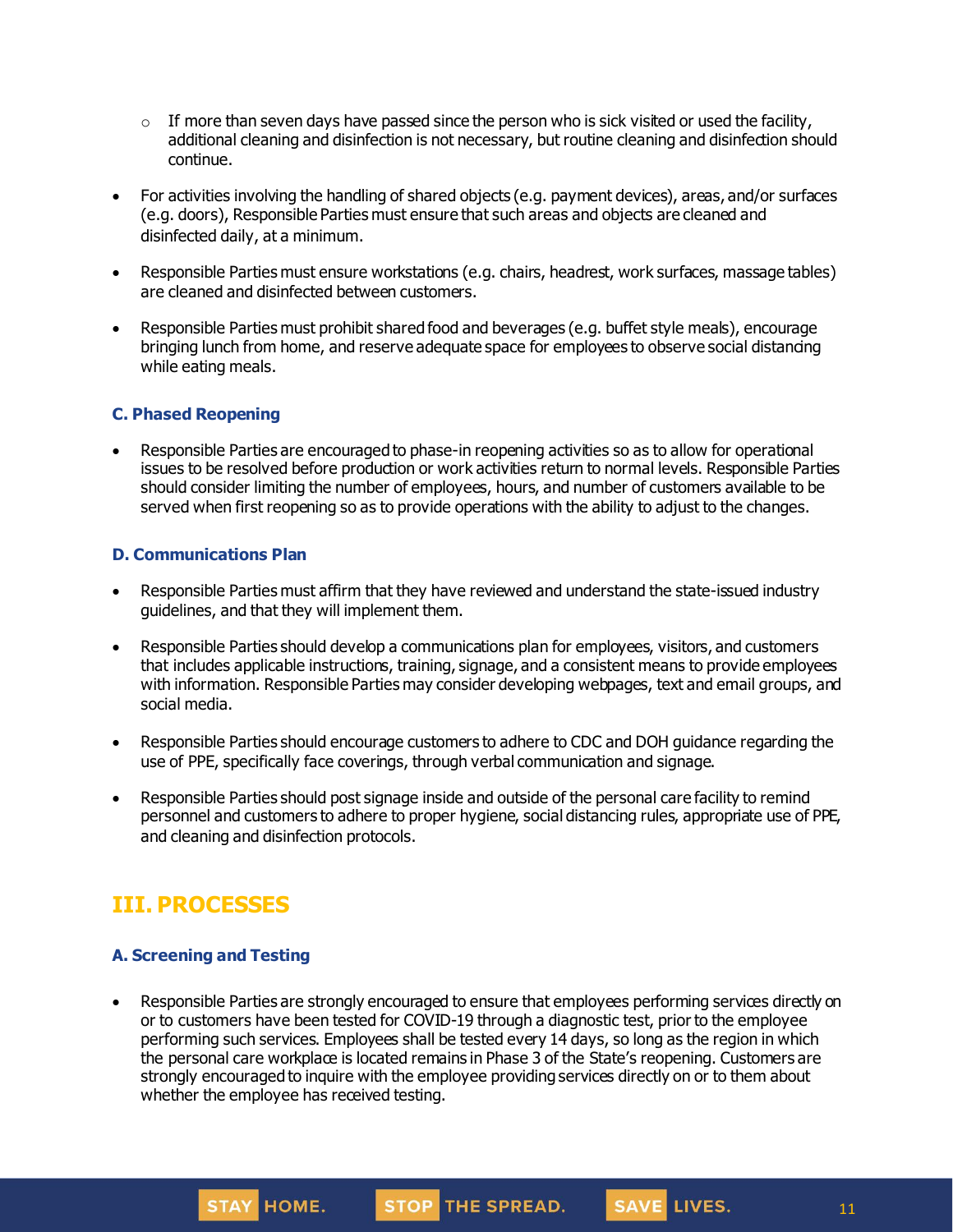- Responsible Parties must implement mandatory daily health screening practices for employees and, where practicable, vendors, but such screenings shall not be mandated for customers and delivery personnel.
	- $\circ$  Screening practices may be performed remotely (e.g. by telephone or electronic survey), before the employee reports to the work site, to the extent possible; or may be performed on site.
	- o Screening should be coordinated to prevent workers from intermingling in close or proximate contact with each other prior to completion of the screening.
	- $\circ$  At a minimum, screening must be required of all employees and, where practicable, vendors, and completed using a questionnaire that determines whether the worker or vendor has:
		- (a) knowingly been in close or proximate contact in the past 14 days with anyone who has tested positive for COVID-19 or who has or had symptoms of COVID-19;
		- (b) tested positive for COVID-19 in the past 14 days; and/or
		- (c) has experienced any symptoms of COVID-19 in the past 14 days.
- Responsible Parties cannot mandate that customers complete a health screen or provide contact information but may encourage customers to do so. Responsible Parties may provide an option for customers to provide contact information so they can be logged and contacted for contact tracing, if necessary.
- Responsible Parties should encourage customers to provide verbal or written confirmation that they are symptom free.
- Refer to CDC guidance on "Symptoms of [Coronavirus](https://www.cdc.gov/coronavirus/2019-ncov/symptoms-testing/symptoms.html)" for the most up to date information on symptoms associated with COVID-19.
- Responsible Parties should require employees to immediately disclose if and when their responses to any of the aforementioned questions changes, such as if they begin to experience symptoms, including during or outside of work hours.
- In addition to the screening questionnaire, daily temperature checks may also be conducted per Equal Employment Opportunity Commission or DOH guidelines. Responsible Parties are prohibited from keeping records of employee health data (e.g. temperature data).
- Responsible Parties must ensure that any personnel performing screening activities, including temperature checks, are appropriately protected from exposure to potentially infectious employees or visitors entering the personal care facility. Personnel performing screening activities should be trained by employer-identified individuals who are familiar with CDC, DOH, and OSHA protocols.
- Screeners should be provided and use PPE, including at a minimum, a face mask, and may include gloves, a gown, and/or a face shield.
- An employee who screens positive for COVID-19 symptoms should not be allowed to enter the personal care facility and should be sent home with instructions to contact their healthcare provider for assessment and testing. Responsible Parties must immediately notify the state and local health department about the case if test results are positive for COVID-19. Responsible Parties should provide the employee with information on healthcare and testing resources.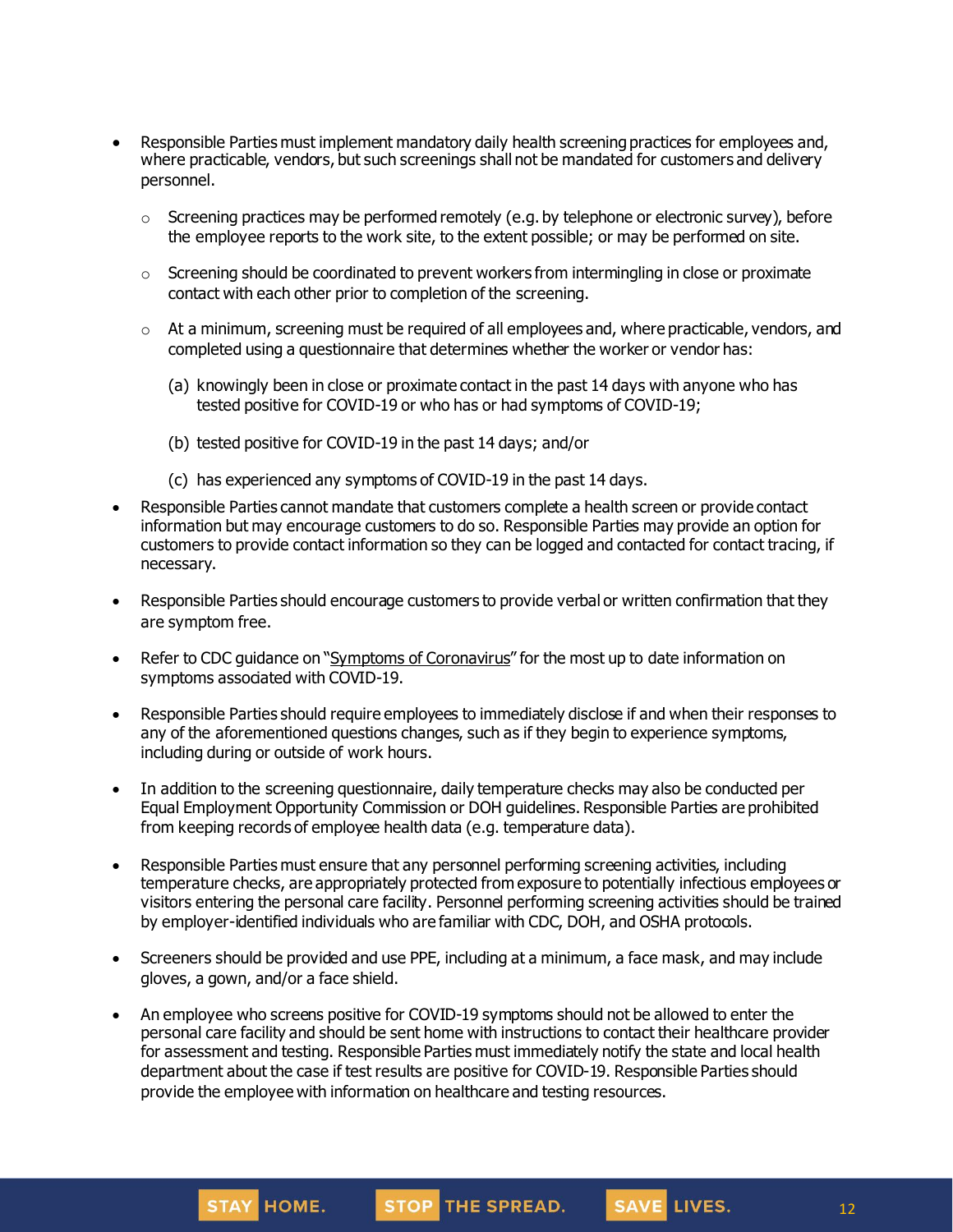- Responsible Parties should refer to DOH's "Interim Guidance for Public and Private [Employees](https://coronavirus.health.ny.gov/system/files/documents/2020/06/doh_covid19_publicprivateemployeereturntowork_053120.pdf) Returning to Work Following [COVID-19](https://coronavirus.health.ny.gov/system/files/documents/2020/06/doh_covid19_publicprivateemployeereturntowork_053120.pdf) Infection or Exposure" regarding protocols and policies for employees seeking to return to work after a suspected or confirmed case of COVID-19 or after the employee had close or proximate contact with a person with COVID-19.
- Responsible Parties should designate a central point of contact, which may vary by activity, location, shift or day, responsible for receiving and attesting to having reviewed all employees' questionnaires, with such contact also identified as the party for employees and visitors to inform if they later are experiencing COVID-19-related symptoms, as noted on the questionnaire.
	- $\circ$  Identified point of contact for the personal care facility should be prepared to receive notifications from individuals of positive cases and initiate the respective cleaning and disinfection procedures.
- Responsible Parties must designate a site safety monitor whose responsibilities include continuous compliance with all aspects of the site safety plan.
	- o When notified of a positive case, the identified point of contact must notify the contacts of all impacted entities occupying shared spaces of the positive cases and the respective cleaning and disinfection procedures taken.
- To the extent possible, Responsible Parties should maintain a log of every person, including employees and visitors, who may have close or proximate contact with other individuals at the work site or area; excluding deliveries that are performed with appropriate PPE or through contactless means. Log should contain contact information, such that all contacts may be identified, traced and notified in the event an employee is diagnosed with COVID-19. Responsible Parties must cooperate with state and local health department contact tracing efforts.
- Responsible Parties shall provide and maintain an option for customers to provide names and contact information so they can be logged and contacted for contact tracing, if necessary. Responsible Parties may not mandate that customers leave their information and may not require identification before providing services or deny services if identification is not required. However, Responsible Parties shall strongly encourage customers to provide contact information.

### **B. Tracing and Tracking**

- Responsible Parties must notify the state and local health department immediately upon being informed of any positive COVID-19 test result by an employee at their workplace.
- In the case of an employee, visitor, or customer who interacted at the business testing positive, the Responsible Parties must cooperate with the state and local health department as required to trace all contacts in the workplace and notify the state and local health department of all employees logged and customers (as applicable) who entered the personal care facility dating back to 48 hours before the employee or customer began experiencing COVID-19 symptoms or tested positive, whichever is earlier. Confidentiality must be maintained as required by federal and state law and regulations.
- State and local health departments may, under their legal authority, implement monitoring and movement restrictions of infected or exposed persons including home isolationor quarantine.
- Individuals who are alerted that they have come into close or proximate contact with a person with COVID-19, and have been alerted via tracing, tracking or other mechanism, are required to selfreport to their employer at the time of alert and shall follow the protocol referenced above.